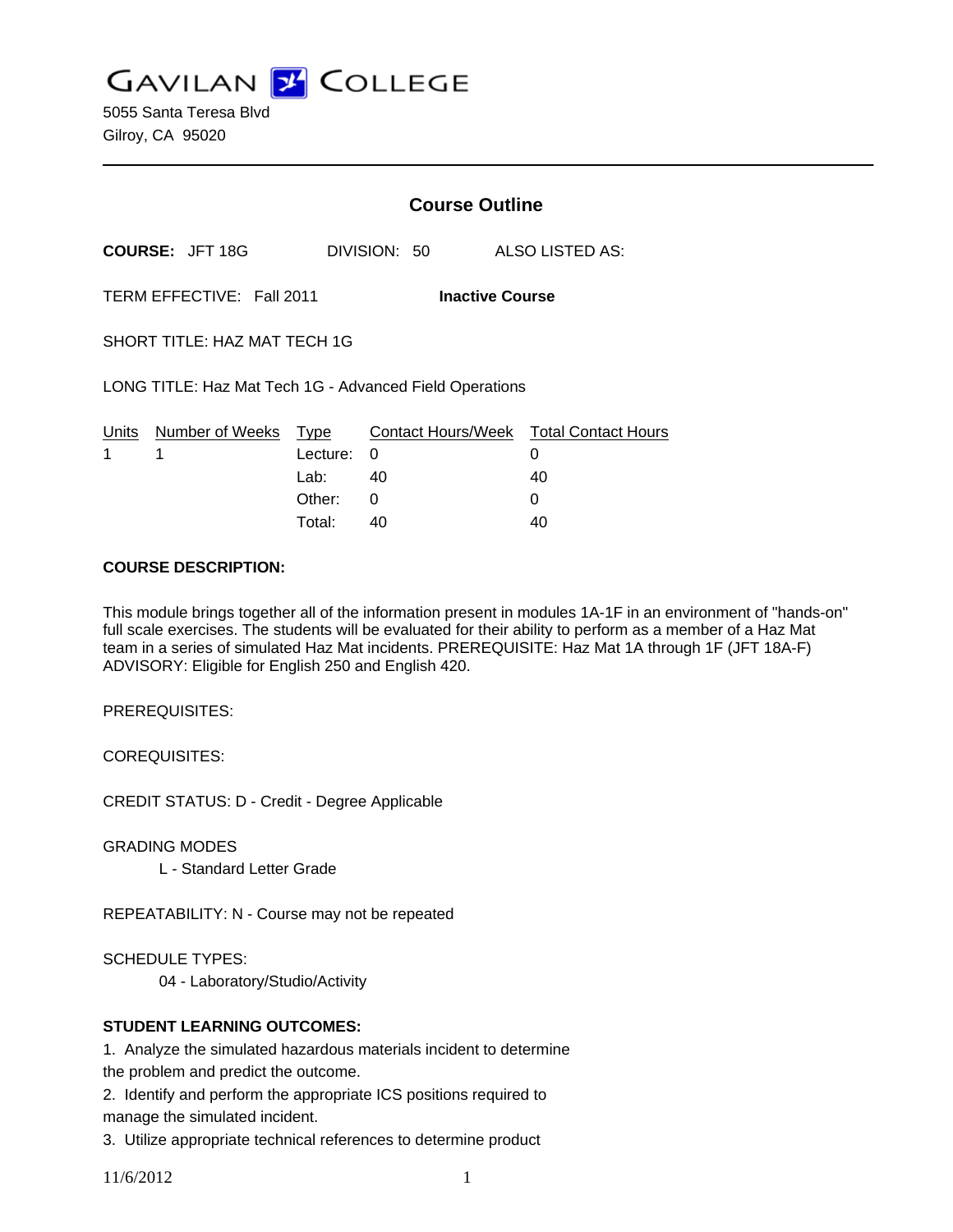identification and hazards, chemical protective clothing required, appropriate tactical operations, and decontamination procedures.

4. Select and use proper chemical protective clothing and equipment.

- 5. Develop and utilize a Site Safety Plan.
- 6. Develop and utilize an Incident Action Plan.
- 7. Identify and perform appropriate tools and equipment

necessary to mitigate the simulated problem.

- 8. Identify and use the selected method for filed identification
- of the release hazardous material.
- 9. Identify and use accepted Standard Operating Procedures for hazardous materials incidents.
- 10. Participate in an Incident Debriefing and Post Incident Analysis.

# **CONTENT, STUDENT PERFORMANCE OBJECTIVES, OUT-OF-CLASS ASSIGNMENTS**

Inactive Course: 09/26/2011 1 WK 40 HRS This is the final course in the Technician/ Specialist series. It brings together all of the information presented during the five prior modules in an environment of full scale "hands-on" exercises. The students will be evaluated for their ability to perform as members of a Hazardous Materials Team at a simulated haz mat incident.

Lecture, discussion and demonstrations will serve as the medium of instruction. Audio-visual aids will be utilized as they facilitate meaningful instruction. Individual guidance will be provided as required.

## **REPRESENTATIVE TEXTBOOKS:**

Required: ^uHazardous Materials 1G - Advanced Field Operations^s ^uManual^s ^uHazardous Materials 1G - Advanced Field Operations^s ^uStudent Workbook^s Reading level determined to be: 12th + grade level.

## **ARTICULATION and CERTIFICATE INFORMATION**

 Associate Degree: CSU GE: IGETC: CSU TRANSFER: Transferable CSU, effective 199870 UC TRANSFER: Not Transferable